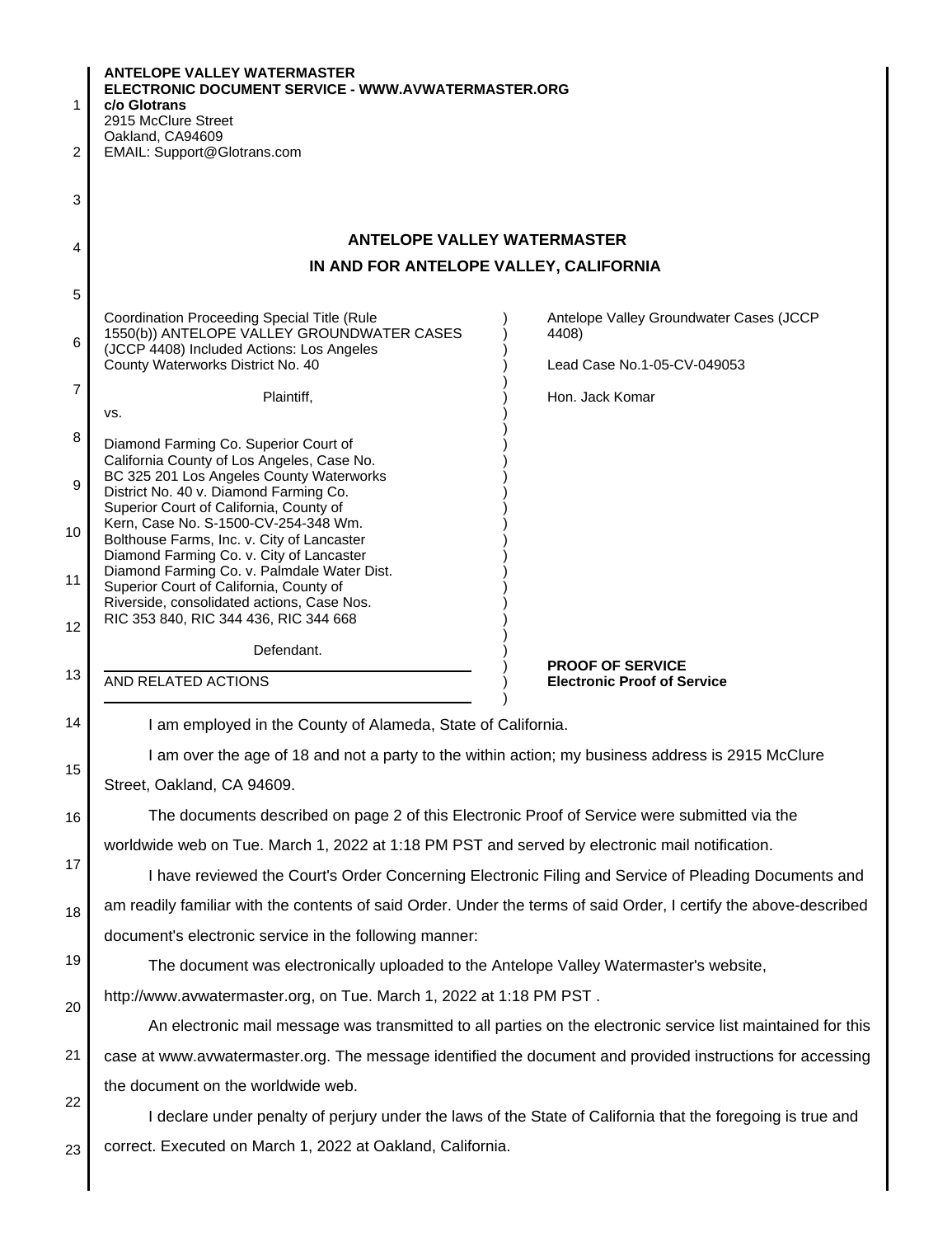$\overline{\phantom{a}}$ 

## Dated: March 1, 2022 **For WWW.AVWATERMASTER.ORG**

| $\mathbf{1}$              | Andy Jamieson |
|---------------------------|---------------|
| $\sqrt{2}$                |               |
| $\ensuremath{\mathsf{3}}$ |               |
| $\overline{\mathbf{4}}$   |               |
| $\overline{5}$            |               |
| $\,6$                     |               |
| $\overline{7}$            |               |
| $\bf 8$                   |               |
| $\boldsymbol{9}$          |               |
| $10$                      |               |
| 11                        |               |
| $12$                      |               |
| $13$                      |               |
| $14$                      |               |
| $15$                      |               |
| $16\,$                    |               |
| $17$                      |               |
| 18                        |               |
| 19                        |               |
| $20\,$                    |               |
| 21                        |               |
| 22                        |               |
| 23                        |               |